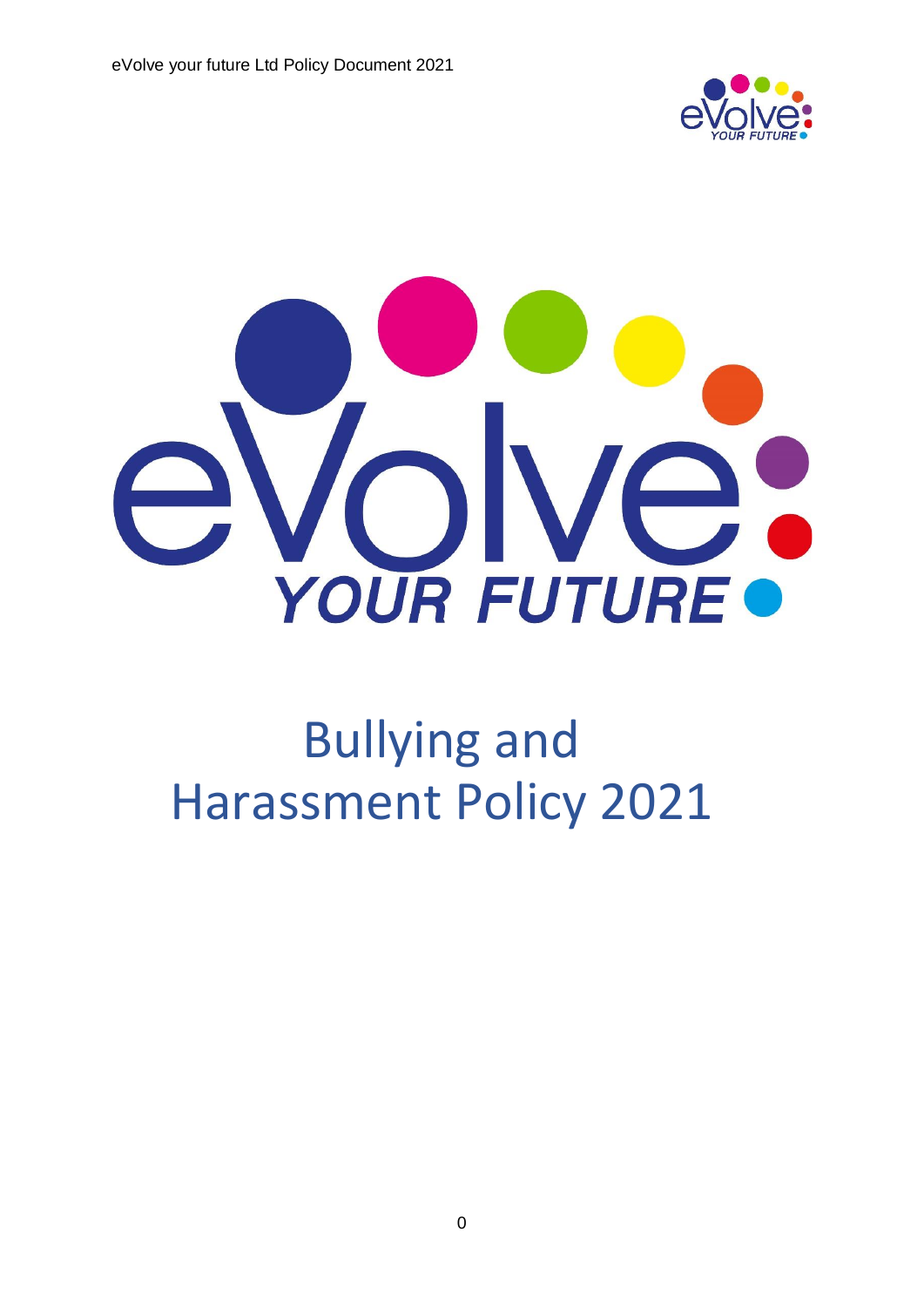

# Contents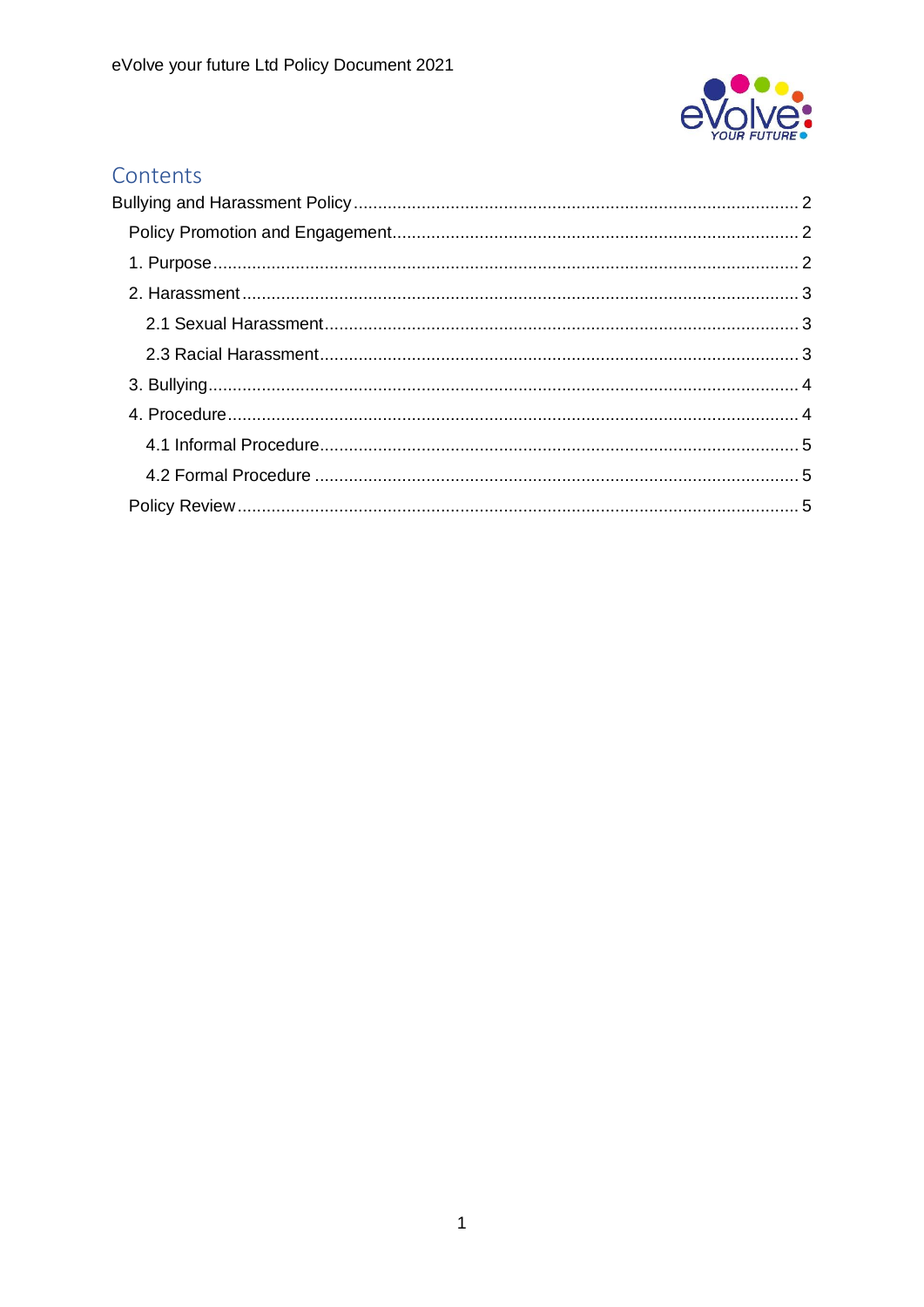

# <span id="page-2-0"></span>**Bullying and Harassment Policy**

## <span id="page-2-1"></span>**Policy Promotion and Engagement**

All staff working for eVolve your future Ltd are required to read our policy documents and sign to confirm that they have done so.

EYF policies are reviewed annually unless there is a legislative or ethical reason for change to policy during the year. All colleagues are provided with an update document detailing any changes that have occurred following the last review. Each review is dated and version controlled. These changes are discussed in Team meetings with all staff and the understanding of these updates is also confirmed by a signature sheet.

Policies are in place to ensure that the company and it's staff are compliant with statutory legislation, partner regulations and the company specific requirements.

All relevant Policies can be accessed from the eVolve your future website, found at:

#### [www.evolveyourfuture.co.uk](http://www.evolveyourfuture.co.uk/)

Learners are made aware of the availability of these policies when they are signed up to our courses.

Policies are available to partners on request.

#### <span id="page-2-2"></span>**1. Purpose**

We are committed to ensuring that we are able to provide a working environment which is harmonious and acceptable to all. We recognised that harassment in the workplace, in any form is unacceptable.

We are committed to ensuring that our employees are protected from unlawful harassment, discrimination, victimisation or bullying. Anyone who believes that they are being subjected to such treatment must remove themselves from the situation immediately and report it to their Line manager. The matter will be dealt with promptly, confidentiality, fairly and respectfully.

We will prevent any employee who has taken action against discrimination, harassment or bullying being subject to victimisation and will take prompt action to deal with such situations.

Disciplinary action, including dismissal, will be taken against those failing to fulfil their responsibilities under this Policy.

We acknowledge that third parties who are not our employees may undertake unlawful harassment, discrimination, victimisation and/or or bullying and we will not permit or condone such behaviour. In such situations, where we are in a position to control it, we will take the most appropriate action.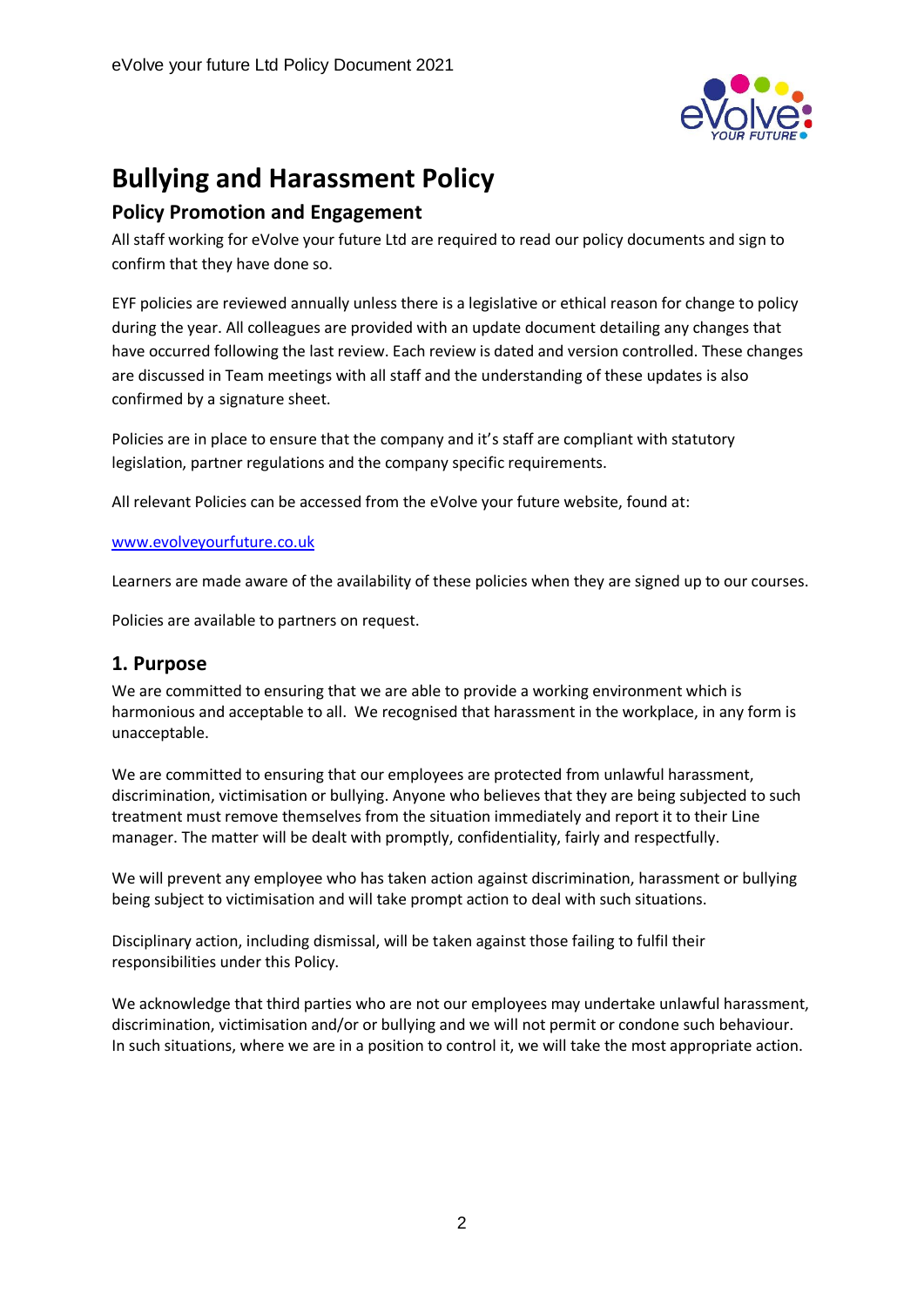

# <span id="page-3-0"></span>**2. Harassment**

The Equality Act, 2010 defines harassment as *'unwanted conduct related to a relevant protected characteristic, which has the purpose or effect of violating an individual's dignity or creating an intimidating, hostile, degrading, humiliating or offensive environment for that individual.'*

Examples of harassment or bullying behaviour include (but are not limited to):

- Derogatory remarks.
- Insensitive jokes or pranks.
- Insulting or aggressive behaviour.
- Ignoring or excluding an individual.
- Setting unrealistic deadlines.
- Public criticism.
- Substituting responsible tasks with menial or trivial ones.
- Withholding necessary information.
- Constantly undervaluing effort.

The actions listed above must be viewed in terms of the distress they cause the individual. It is the perception of the recipient that determines whether any action or statement can be viewed as harassment or bullying.

#### <span id="page-3-1"></span>2.1 Sexual Harassment

Sexual harassment is any behaviour, which is to the detriment of an employee who suffers injury to feelings or assault because of their sex or sexual orientation. Sexual harassment takes many forms, from relatively mild sexual banter to actual physical violence.

Examples of sexual harassment include (but are not limited to):

- Insensitive comments and pranks.
- Lewd comments about appearance.
- Unnecessary body contact.
- Displays of sexually offensive material.
- Physical violence.
- Requests of sexual favours.
- Speculation about a person's private life and sexual activities.
- Threatened or actual sexual violence.
- Threat of dismissal or loss of promotion for refusal of sexual favours.

Employees may not always realise their behaviour constitutes sexual harassment and you should recognise that what is acceptable to one person may not be acceptable to another. Sexual harassment is unwanted behaviour of a sexual nature by one employee towards another.

#### <span id="page-3-2"></span>2.3 Racial Harassment

Racial harassment comprises of any behaviour which is to the detriment of an employee and which is based on the grounds of colour, race, nationality, ethnic origin and national origin. Racial harassment can also take on many forms, from relatively minor abuse to actual physical violence.

Examples of racial harassment include (but are not limited to):

- Insensitive jokes related to race.
- The use of patronising words, or actions towards an individual for racial reasons, including name calling, insults and racial jokes.
- Pranks.
- Abusive, threatening or insulting words or behaviour.
- Physical assault or abuse against a person or group of people because of their race, colour, nationality or ethnicity.
- Displaying abusive words or pictures.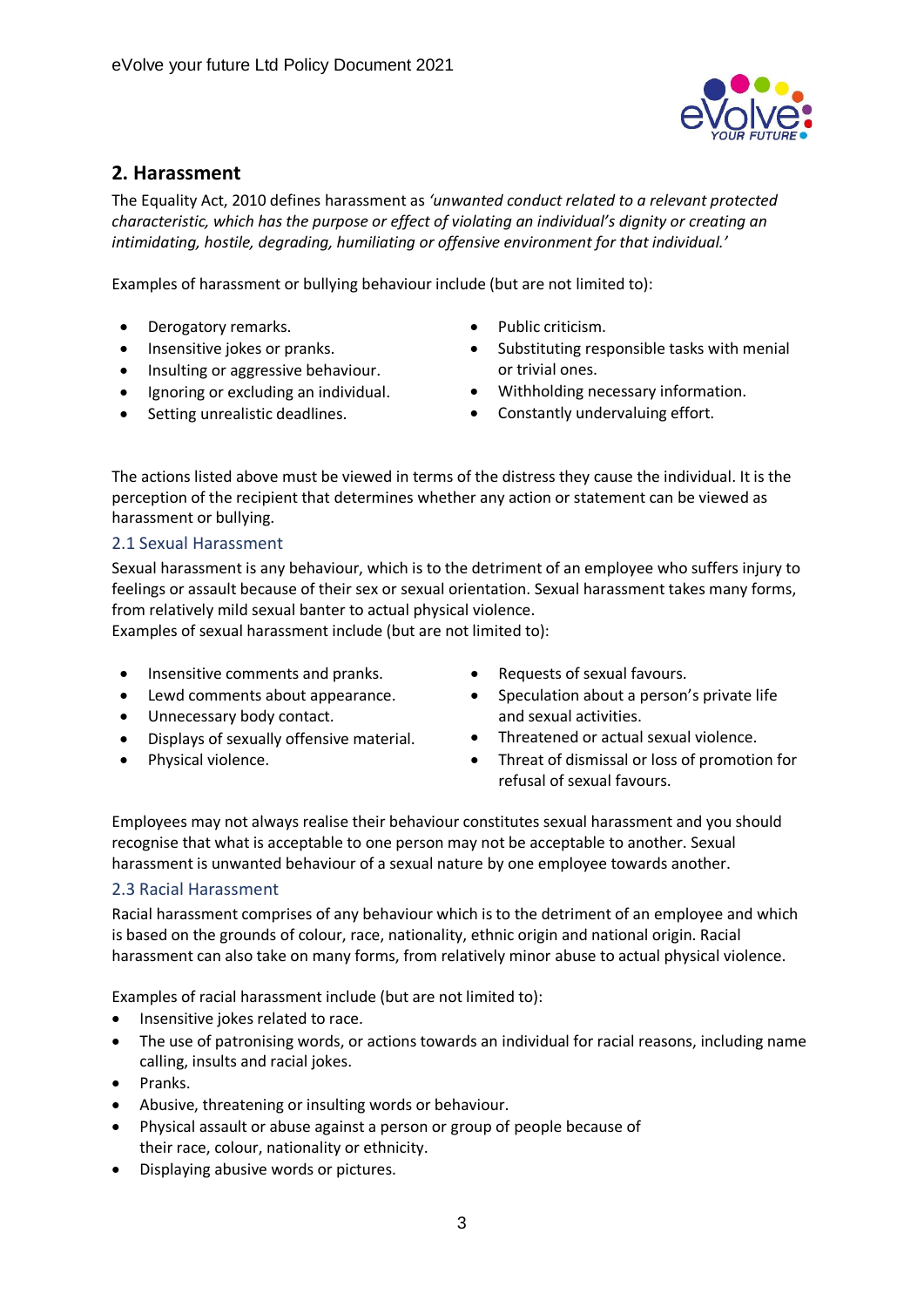

- Racist graffiti or any other written insults or the distribution of racist literature.
- Deliberate exclusions from conversations.

## <span id="page-4-0"></span>**3. Bullying**

Bullying is not specifically defined in law, however ACAS (Advisory, Conciliation & Arbitration Service) provide the following definition: *'Bullying may be characterised as offensive, intimidating, malicious or insulting behaviour, an abuse or misuse of power through means intended to undermine, humiliate, denigrate or injure the recipient'.*

Examples of bullying include (but are not limited to):

- **Emotional**: Being deliberately unkind, shunning or excluding another person from a group or tormenting them. For example, forcing another person to be 'left out' of a conversation or activity, passing notes about others or making fun of another person.
- **Physical**: Pushing, scratching, spitting, kicking, hitting, biting, taking or damaging belongings, tripping up, punching or using any other sort of violence against another person.
- **Verbal**: Name-calling, put-downs, ridiculing or using words to attack, threats or insults. For example, spreading rumours or making fun of another person's appearance.
- **Psychological**: Behaviour likely to instil a sense of fear or anxiety in another person.
- **Racist**: Racial taunts, graffiti or gestures.
- **Sexual**: Unwanted physical contact or sexually abusive comments.
- **Homophobic**: Because of, or focusing on, the issue of sexuality.
- **Cyber**: Any of the above forms of bullying through use of the internet (emails, social networking sites and internet chat rooms), mobile phones (text messaging and calls) and the misuse of camera phones and video facilities.

These examples are not exhaustive. Everyone has a responsibility to consider their behaviour, the language or phrases they use at work and the impact that this may have on others.

#### <span id="page-4-1"></span>**4. Procedure**

Everyone has a duty to inform their line manager in the first instance. Whether you feel that you are a victim of, or a witness of any incident(s) that could constitute unlawful harassment, discrimination, victimisation or bullying.

Should however, your complaint be against your line manager you should address your concerns to another appropriate member of the management team.

All matters will be viewed seriously and treated confidentially and dealt with in-line with our Grievance Policy.